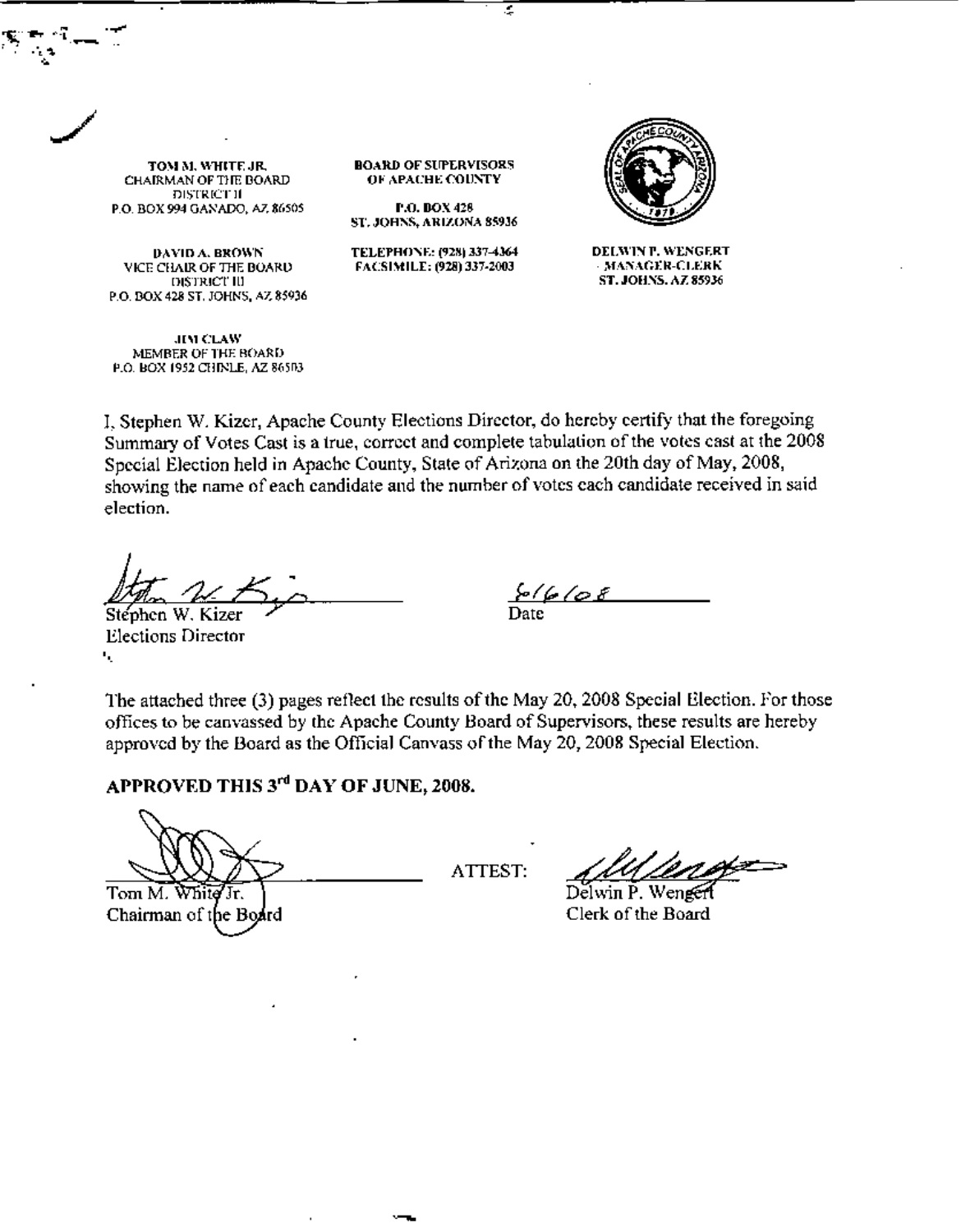## May 20, 2008 Town of Springerville General Election<br>Official Canvass of Results

Ļ.

 $\tilde{\mathbf{f}}$  (

 $\epsilon$ 

## Date:05/28/08 Time:08:07:07<br>Page:1 of 1

| 10.82%<br>Registered Voters 1100 - Cards Cast 119                                                                                                                                                                                                                                 | Num. Report Precinct 1 - Num. Reporting 1 : 100.00%                                                                                |  |
|-----------------------------------------------------------------------------------------------------------------------------------------------------------------------------------------------------------------------------------------------------------------------------------|------------------------------------------------------------------------------------------------------------------------------------|--|
| Town of Springerville Council Members                                                                                                                                                                                                                                             | Total,                                                                                                                             |  |
| Number of Precincts                                                                                                                                                                                                                                                               |                                                                                                                                    |  |
| Precincts Reporting                                                                                                                                                                                                                                                               | $100.0 \, \%$                                                                                                                      |  |
| Vote For                                                                                                                                                                                                                                                                          |                                                                                                                                    |  |
| Times Counted                                                                                                                                                                                                                                                                     | 10.8%<br>119/1100                                                                                                                  |  |
| <b>Total Votes</b>                                                                                                                                                                                                                                                                | 119                                                                                                                                |  |
| Times Blank Voted                                                                                                                                                                                                                                                                 |                                                                                                                                    |  |
| Times Over Voted                                                                                                                                                                                                                                                                  |                                                                                                                                    |  |
| Number Of Under Votes                                                                                                                                                                                                                                                             |                                                                                                                                    |  |
| <b>CAVANAUGH</b>                                                                                                                                                                                                                                                                  | 38.66%<br>46                                                                                                                       |  |
| THEBEAU                                                                                                                                                                                                                                                                           | 61.34%<br>73                                                                                                                       |  |
| Write-in Votes                                                                                                                                                                                                                                                                    | $0.00\%$<br>o                                                                                                                      |  |
| and the contract of the contract of<br><b><i>Contract Contract Contract Contract Contract Contract Contract Contract Contract Contract Contract Contract Contract Contract Contract Contract Contract Contract Contract Contract Contract Contract Contract Contract Cont</i></b> | the company of the company of the company of the company of the company of the company of the company of the company<br>. <i>.</i> |  |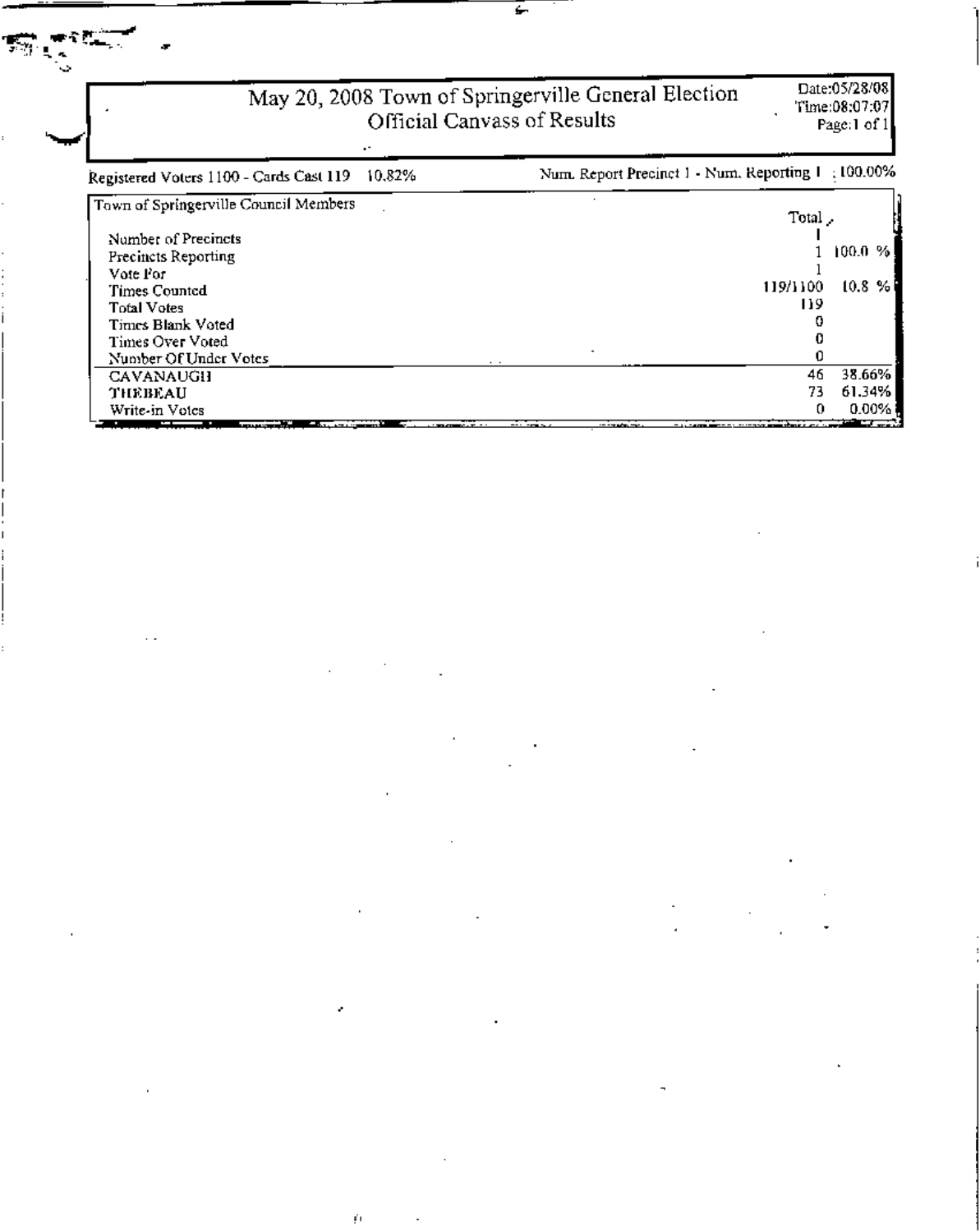| Å,                                    | Date:05/28/08<br>Time:08:10:19<br>Page:1 of 2 |                  |            |         |  |
|---------------------------------------|-----------------------------------------------|------------------|------------|---------|--|
|                                       |                                               | TURN OUT         |            | $\cdot$ |  |
|                                       | Reg.<br>Voters<br>Cast                        | Cards<br>l%.     | Tumout     | ÷.      |  |
| Jurisdiction Wide<br>70 Springerville |                                               |                  |            |         |  |
| Polling                               | 1100                                          | 64               | 5.82%      |         |  |
| Provisional                           | 1100                                          |                  | 0.09%      |         |  |
| Early                                 | 1100                                          | 54               | 4,91%      |         |  |
| Total                                 | 1100                                          | 119.             | 10.82%     |         |  |
| Total                                 |                                               |                  | $-5.82%$   | ٠       |  |
| - Palling                             | 1100<br>1100                                  | -64<br>54        | 4,91%      |         |  |
| Farly<br>Provisional                  | 1100                                          |                  | 0.09%      | ÷       |  |
| Total                                 | 1100                                          | $\overline{119}$ | $10.82%$ } |         |  |

 $\label{eq:2.1} \frac{1}{\sqrt{2\pi}}\int_{\mathbb{R}^3}\frac{1}{\sqrt{2\pi}}\int_{\mathbb{R}^3}\frac{1}{\sqrt{2\pi}}\int_{\mathbb{R}^3}\frac{1}{\sqrt{2\pi}}\int_{\mathbb{R}^3}\frac{1}{\sqrt{2\pi}}\int_{\mathbb{R}^3}\frac{1}{\sqrt{2\pi}}\int_{\mathbb{R}^3}\frac{1}{\sqrt{2\pi}}\int_{\mathbb{R}^3}\frac{1}{\sqrt{2\pi}}\int_{\mathbb{R}^3}\frac{1}{\sqrt{2\pi}}\int_{\mathbb{R}^3}\frac{1$ 

 $\label{eq:2} \frac{1}{\sqrt{2}}\sum_{\mathbf{k}\in\mathbb{Z}^d} \frac{1}{\mathbf{k}}\left(\mathbf{r}^{\mathbf{k}}_{\mathbf{k}}\right)^2.$ 

 $\overline{\phantom{a}}$ 

W,

**REAL** 

T.

 $\frac{d\mathbf{r}}{d\mathbf{r}}$  ,  $\mathbf{r}$ 

 $\Delta \phi = 0.01$